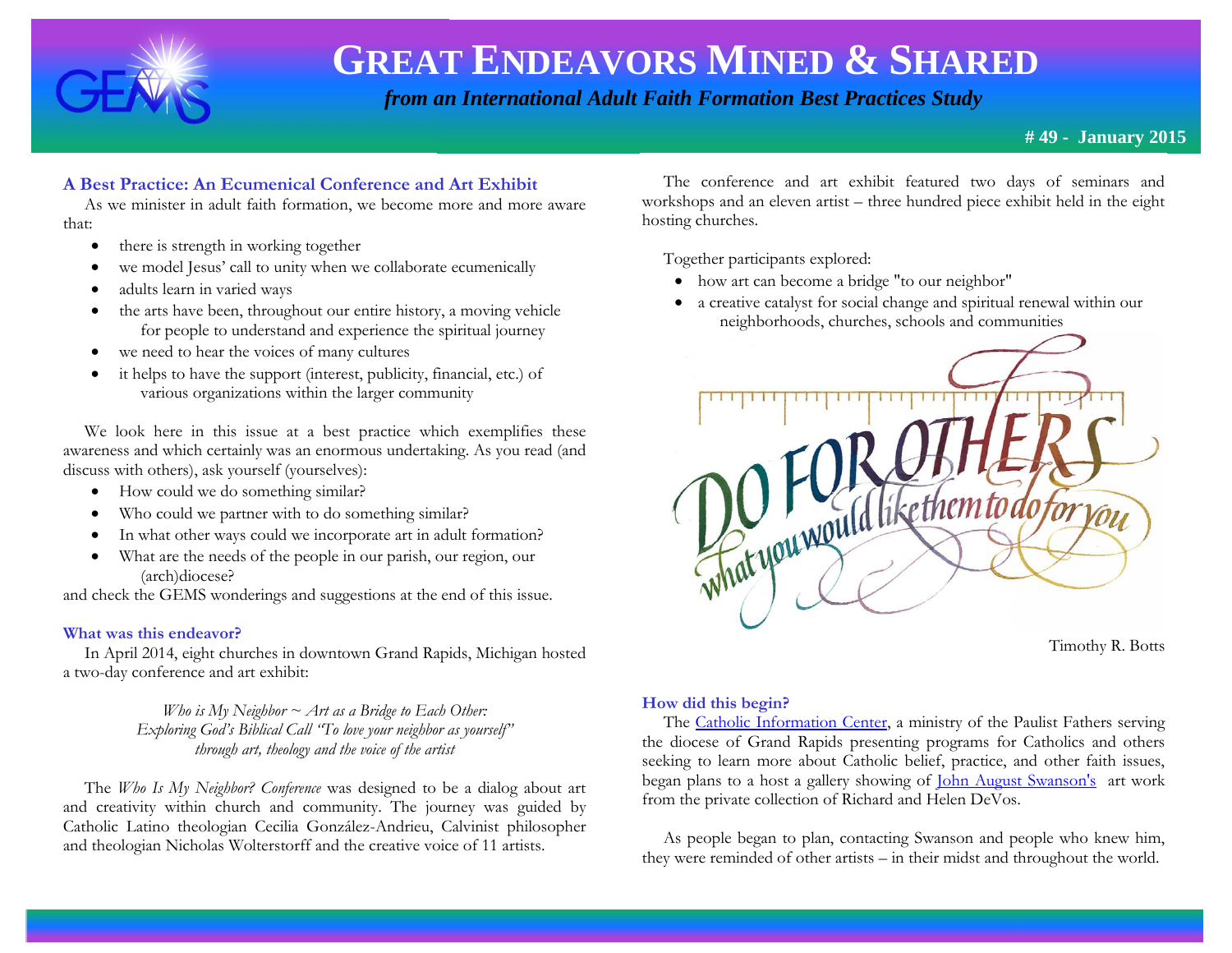The idea mushroomed, the committee grew and people throughout the area worked for almost a year: an over-all planning committee of five with various satellite committees at the participating churches.

#### **Were others – in addition to these committees – involved?**

 The committee recognized immediately that the involvement of as many religious and community groups as possible would increase the potential for support, finances, marketing and publicity, and participation.

 Some of the many groups who became sponsors and/or participating organizations – in addition to the eight hosting churches – were:

- AMDG Architects
- Barnabas Foundation
- Baylor University Press
- Calvin Institute of Christian Worship
- Christians in the Visual Arts
- Richard and Helen DeVos Foundation
- Dominican Sisters of Grand Rapids
- Franciscan Life Process Center
- Kendall College of Art and Design
- Eyekons
- Grand Rapids Art Museum
- Several individuals/couples in the community

#### **In numbers, what were the components of this endeavor?**

- $\bullet$  2 days
- 8 churches
- 7 denominations
- 9 presenters
- $\bullet$  11 artists
- 4 plenary addresses
- 25 workshops
- 9 artist hands-on workshops
- 1 live-performance drawing
- 300 original artworks
- 2 week art exhibit

#### **How were the various events scheduled?**

- Each Morning: An Opening Service and two Plenary Addresses
- Each Afternoon: Workshops held throughout the 7 host churches
- Each Evening: Special Events and Presentations
- The Two Weeks following the conference: A three hundred piece art exhibit throughout the eight hosting churches with guided tours available for schools, churches and community groups

 Those who perceive in themselves this kind of divine spark which is the artistic vocation – as poet, sculptor, architect, musician, actor and so on – feel at the same time the obligation not to waste this talent but to develop it, in order to put it at the service of their neighbor and of humanity as a whole.

- Pope John Paul II, Letter to Artists

#### **Keynote Speakers**

The two keynoters for the conference came with a rich background:

 Cecilia González-Andrieu: Catholic Latino Theologian, Professor of Theological Studies and Visual Theology at Loyola Marymount University.

 Cecilia is the author of *Bridge to Wonder: Art as a Gospel of Beauty* which provided the inspiration for the conference. The conference explored her idea of how art can be used as a bridge in our churches and communities connecting us to our neighbors and becoming a force for rebirth and renewal.

 Nicholas Wolterstorff: Calvinist Philosopher and Theologian, Noah Porter Emeritus Professor of Philosophical Theology at Yale University, Senior Fellow: Institute of Advanced Studies, University of Virginia.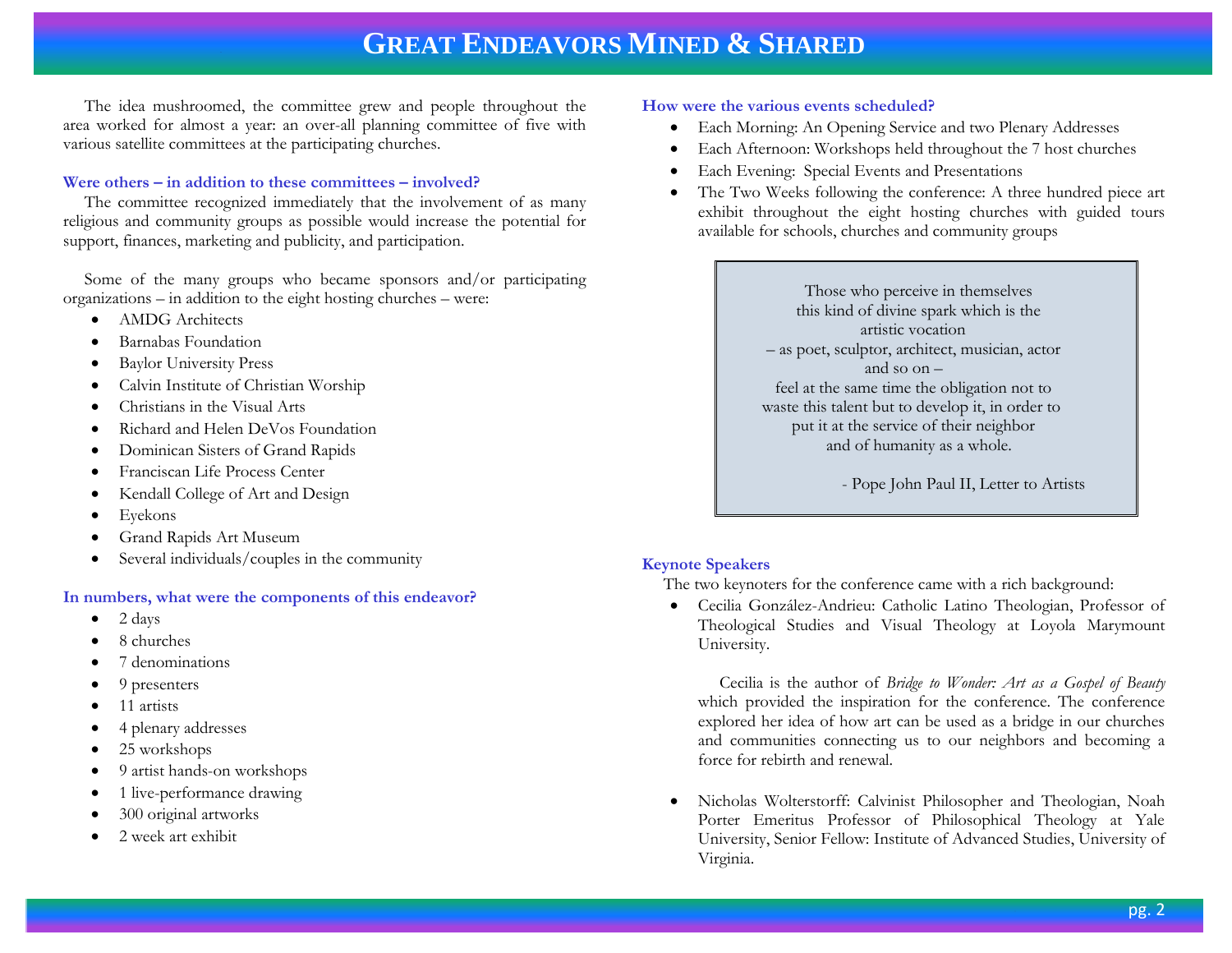Nicholas is the author of *Art in Action Seminal Study in Christian Aesthetics*. A prolific writer with a wide range of interests, he is currently working on a new book, *Art Re-Thought*, which offers ways we can re-think and re-imagine the role of art in our religious and cultural lives.

#### **Workshop Presenters**

 The presenters for the afternoon workshops throughout the two days included:

- David Bosscher (Director of Art Exhibits, Second Reformed Church, Zeeland, MI)
- Themis Fotieo Lawyer (Greek Orthodox Theologian, Holy Trinity Greek Orthodox Church, Grand Rapids, MI)
- Janaan Manternach (Catholic Educator & Liturgist, Dubuque, IA)
- Betsy Steele Halstead (Visual Arts in Worship Resource Specialist, Calvin Institute of Christian Worship)
- Eric Strand (Director of Music and the Arts, First United Methodist Church, Grand Rapids, MI)
- Rev. Karl VanHarn (Director of Pastoral Services, Pine Rest Christian Mental Health Services, Grand Rapids, MI)
- Vange Van Heusen (Director of the Atrium Gallery, Second Christian Reformed Church, Grand Haven, MI)

#### **Artists and Presenters**

 The artists whose works were featured in the conference and art exhibit were:

- Timothy R. Botts (Calligrapher, Glen Ellyn, IL)
- Athanasios Clark Orthodox (Iconographer, Athens, Greece)
- Carolyn Elaine (Mosaic Artist, Chicago, IL)
- Martin Erspamer, OSB (Ceramicist, Painter, Printmaker, St. Meinrad, IN)
- Sergio Gomez (Painter, Curator, Gallery Owner, Chicago, IL)
- The Art of Sister Corita Kent (Printmaker, Teacher)
- Chris Stoffel Overvoorde (Painter, Liturgical Artist, Grand Rapids, MI)
- Steve Prince Artist (Printmaker, Sculptor, Meadville, PA)
- John August Swanson (Serigrapher, Painter, Los Angeles, CA)
- Jo-Ann VanReeuwyk (Fiber Artist, Sculptor, Grand Rapids, MI)
- Linda Witte Henke (Liturgical Textile Artist, Indianapolis, IN)

 There is a vast area of our world that we have barely begun to explore and that part is – each other. Through the works of our religious senses and our artistic making, we come to know one another better, to value the gift of mystery bestowed through radical otherness, and ultimately come to love one another truly. How we share the wisdom of our ancestors, how we glimpse the struggles of our young, how we denounce what is wrong and celebrate what is right, how we build communities of compassion and instill compassion for the most marginal in our communities – all of this become possible when we come awake to the power of beauty.

 - Cecilia Gonzalez-Andrieu in *Bridge to Wonder: Art as a Gospel of Beauty* 

#### **Who was the audience for Who Is My Neighbor?**

 The planners said: "Our goal is to bring together a wide range of creative thinkers to explore art, faith and community. We invite artists, teachers, students, community leaders, priests, pastors, theologians, worship planners and art enthusiasts to join our dialogue."

 With the two-week art exhibit as an integral part of this endeavor, the audience, of course, was extended to include and reach everyone.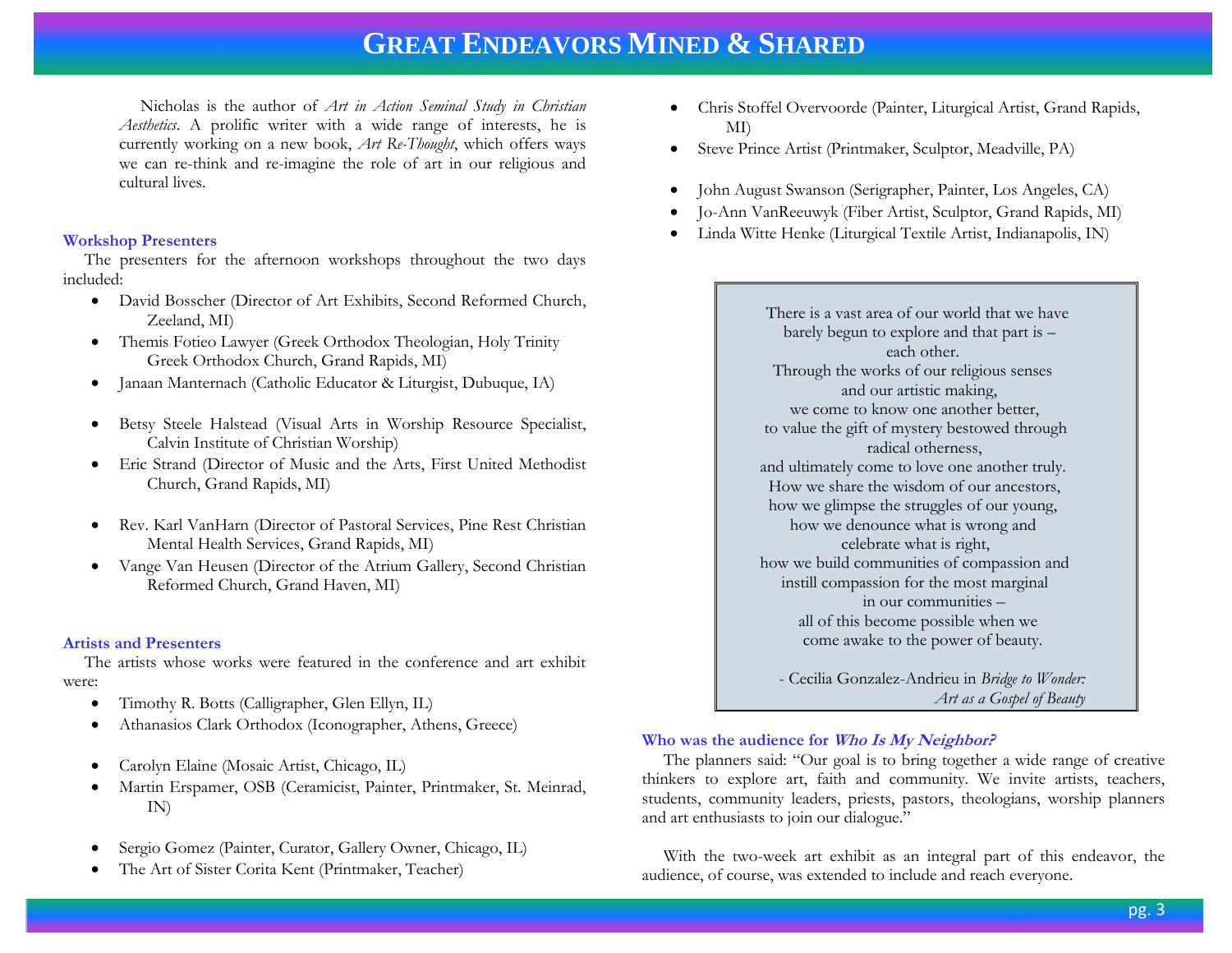#### **An Integrated Approach**

 One of the principles of adult faith formation concerns attending to the needs of the whole person. That is evident in the goals of the conference and art exhibit:

# **ART FOR THE MIND:** Aesthetics and Visual Theology

 Cecilia González--Andrieu's creative vision, especially in *A Bridge to Wonder: Art as a Gospel of Beauty*, was celebrated. Nicholas Wolterstorff shared ideas from his new book *Art Re-Thought* along with reflections on religious aesthetics from his seminal work, *Art in Action.* The creative legacy of Sister Corita Kent was explored; how her sacred art of iconography and beauty become a pathway to God.

# **ART FOR THE SOUL**: The Creative Voice of the Artist

 The creative voice of the artist was the foundation of the conference. The artists' unique vision was used to help participants "re-think" the role of the visual arts and explore how art can be a force for renewal in our religious and cultural communities.

### **ART FOR THE HEART**: Art in the Church and Community

 Practical ideas and creative help for those working with art in their churches, schools and communities were presented. Artists and presenters illustrated how to use art creatively in worship, explored liturgical themes for banners, offered advice on running a church gallery, shared a visual approach to teaching art and ways to discover how to "build bridges with art" in our schools and communities.

# **ART FOR THE BODY**: Hands-On Artist Workshops

 Nine artists presented hands-on workshops: each one a unique opportunity which creatively engaged the artists. Participants chose from:

- a printmaking workshop
- a spiritual journey into art
- learning creative calligraphy
- discovering how to make liturgical art affordable and meaningful
- exploring religious symbols with fiber and fabric
- discovering the art of mosaic
- engaging worship with the five senses



#### **Plenary Addresses**

The keynote addresses throughout the conference explored:

- *Art in Life ~ Art in Action* by Nicholas Wolterstorff
- *The Second Line: Art as a Catalyst* for Change by Steve Prince
- *Who Is My Neighbor? Art as a Bridge to Each Other* by John August Swanson and Cecilia González-Andrieu
- *Sharing Our Stories: The Art of John August Swanson* by Steve Prince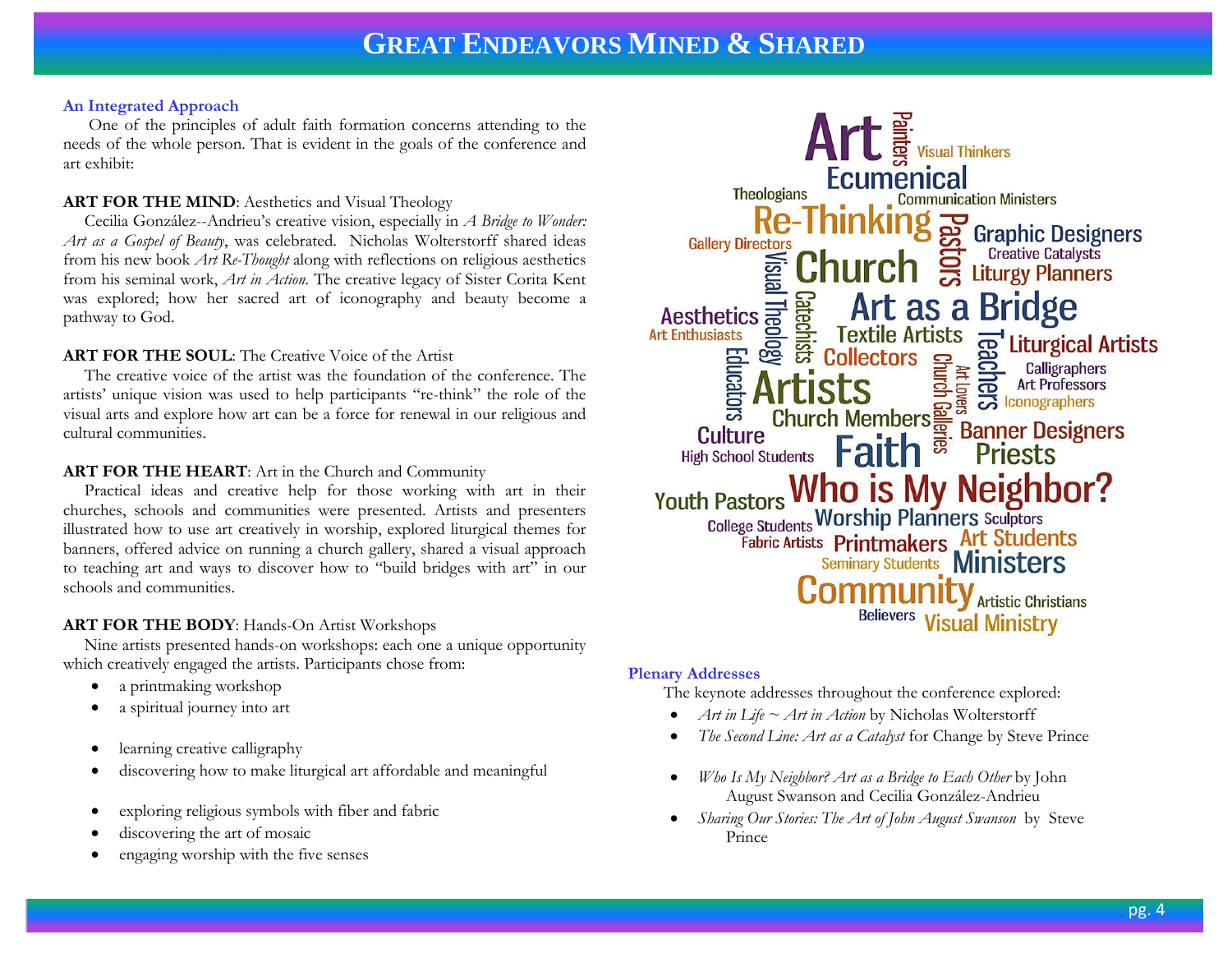#### **The Various Workshops**

 This list of workshops that were offered at the conference is quite long. It's included here to:

- illustrate the diversity of the explorations
- spark our thoughts for things we might do

### **ART FOR THE MIND:** Aesthetics & Visual Theology

- *The Art and Legacy of Corita Kent* with Cecilia González-Andrieu, John Swanson, Tim Botts, and Janaan Manternach
- *Art Re-Thought* with Nicholas Wolterstorff
- *Beauty as a Pathway to God* with Martin Erspamer, OSB
- *Iconography: A Creative Vision of the Spiritual World* with Athanasios Clark
- *Asombrados : Art as a Gospel of Beauty* with Cecilia González-Andrieu
- *The Art of John August Swanson*  Presentation by Janaan Manternach with John Swanson
- *Worship, Beauty, Justice and Shalom* with Nicholas Wolterstorff

#### **ART FOR THE SOUL**: The Creative Voice of the Artist

- *Katrina Suite: Take Me to the Water* with Steve Prince
- *Puertas Abiertas: Open Doors* with Sergio Gomez
- *Passing the Colors: Engaging Visual Culture* with Chris Stoffel Overvoorde
- *Glimpses & Destellos*: *A Vision for Art and Justice* with Sergio Gomez
- *Portraits of the Word: Biblical Calligraphy* with Timothy R. Botts
- *Art of the Icon: Reflections by a Working Iconographer* with Athanasios Clark
- *Covenant of Love: Old Testament Made New* with Steve Prince
- *Bound for Glory: Calligraphy Celebrating Gospel Songs* with Timothy R. Botts

# **ART FOR THE HEART**: Art in the Church & Community

 *Exploring Our Liturgical Tradition in Fiber & Fabric* with Linda Witte Henke

- *Creative Art for Contemporary Worship* with Betsy Steele Halstead
- *Running a Church Gallery* Panel Discussion with Vange Van Heusen, David Bosscher, Eric Strand
- *Engaging Students in the Creative Process* with Carolyn Elaine
- *Art in Education: A Visual Approach* with Jo-Ann VanReeuwyk
- *Art, Our Neighbor and the Benedictine Way* with Martin Erspam
- *Creating Liturgically Purposed Art for the Church* with Linda Witte Henke
- *Liturgical Art for Your Neighborhood Church* with Chris Stoffel Overvoorde
- *Creative Use of Art in Spiritual Care* with Rev. Karl VanHarn and Pine Rest Pastoral Staff
- *Building Bridges with Art* with Carolyn Elaine
- *Re-Visioning Community thru Art: A Multi-Cultural View* with Jo-Ann VanReeuwyk

 The vocation of the artist is to pull from old roots to make a new thing that will catch some of the light of our archetypal beacons ….

 I try to make accessible and re-affirm certain values – loving your neighbor, acting as peacemakers, something as simple as listening to someone who needs to be heard.

- John August Swanson

# **ART FOR THE BODY**: Hands-On Artist Workshops

- *Monoprints: A Christian Vision for a Contemporary World* with Steve Prince
- *Paintings of Hope: A Spiritual Vision in Pigment* with Sergio Gomez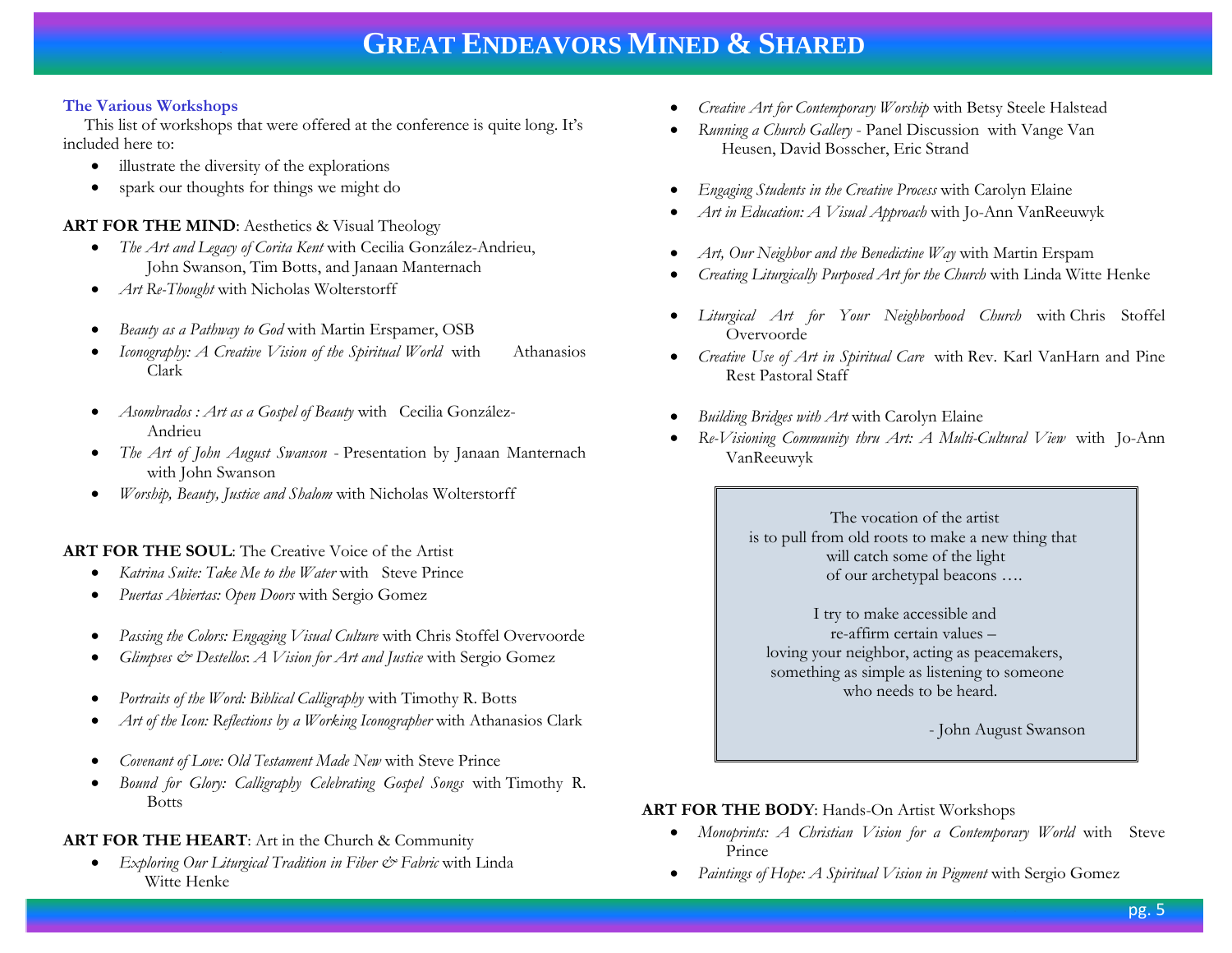- *The Work of Our Hands: The Art of Paper Cutting* with Martin Erspamer, OSB
- *Expressive Calligraphy: Uniting Word and Image* with Timothy R. Botts
- *Transforming Worship Space: Affordably and Creatively* with Chris Stoffel Overvoorde
- *A New Vision for Textile Art in the Church* with Linda Witte Henke
- *A Broken Beauty: The Communal Art of Mosaic* with Carolyn Elaine
- *Engaging Worship through Our Five Senses* with Jo-Ann VanReeuwyk
- *Art and Theology of Orthodox Iconography* with Athanasios Clark, Nicholas Wolterstorff, Themis Fotieo

 Creativity belongs to the artist in each of us. To create means to relate. The root meaning of the word art is "to fit together" and we all do this every day.

 Not all of us are painters but we are all artists. Each time we fit things together we are creating – whether it is to make a loaf of bread, a child, a day.

- Sister Corita Kent

#### **Evening Opportunities**

 The two evenings of the conference offered additional and varied opportunities:

 *A Catholic-Calvinist Conversation: Until Justice and Peace Embrace* with Cecilia Gonzalez-Andrieu and Nicholas Wolterstorff

- Conference Finale: *Sharing the Vision* Panel Discussion The artists and presenters reflected together on their experience of the conference, *Who is My Neighbor*?
- Live Performance Drawing with Sergio Gomez & Steve Prince. Sergio and Steve created a 6' x 16' drawing inspired by the *Who is My Neighbor?* Conference. They begin drawing at separate ends and continued until they meet in the middle.
- The Artists Ball

Everyone joined with the artists and presenters for a time of fun and fellowship featuring live music and creative conversations

#### **Wondering GEMS**

- This endeavor enlisted the support from various religious and civic groups. For some (or all) of your adult faith formation efforts might you partner with and/or invite support from other religious groups, from organizations and services in the local community?
- This opportunity featured various artists, from different nationalities, areas of the world, and in different mediums. They all were involved in religious art. Could you do something similar featuring many themes of artistic expression? Does all art (not only religious art) have the capacity to invite people to reflection, to engagement with life?

#### **Some GEMS Suggestions**

 Seeing the Word: Have you taken time – in adult faith formation opportunities – to explore, study and reflect on the images from [The](http://www.saintjohnsbible.org/?utm_source=bing&utm_medium=cpc&utm_campaign=BR_Search_SJB_BING)  [Saint John's Bible?](http://www.saintjohnsbible.org/?utm_source=bing&utm_medium=cpc&utm_campaign=BR_Search_SJB_BING)

 One resource for this type of Scripture study is provided by [Seeing](http://www.seeingtheword.org/)  The Word - [Visio Divina with The Saint John's Bible.](http://www.seeingtheword.org/)

- Might you plan a Pilgrimage of Art … art hosted at various parishes, local art museums, etc.
- This endeavor utilized the expertise of professional artists. What about your parish community (or diocese)? There may be many